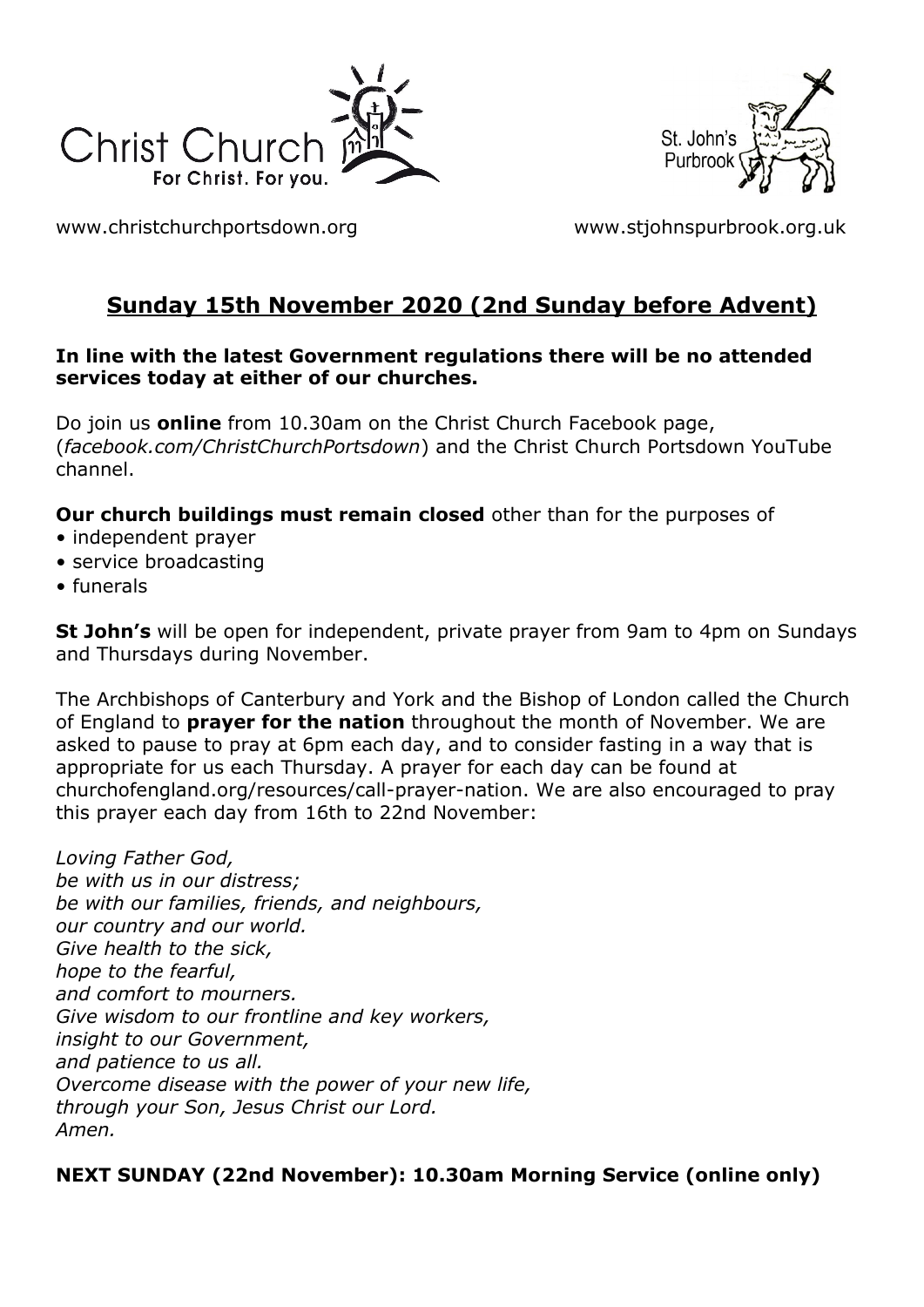**St John's PCC** meet via Zoom at 7pm on Thursday 19<sup>th</sup> November. PCC members should already have details of this meeting.

**Christ Church PCC** meet via Zoom at 7.30pm on Wednesday 25<sup>th</sup> November. Details of this meeting will be sent out this week.

**Thanks** to Simon & Elizabeth Mitchell for organising Saturday night's Tearfund Quiz.

#### **Christ Church Visiting Team:**

Our team are still available for phone calls or a socially distanced visit, if needed. If you, or someone you know from our church congregation would benefit from our services, please contact Karina Golledge or any member of our clergy team. Please keep us in mind for the winter months ahead.

|                      | <b>CONTACTS</b>                            |
|----------------------|--------------------------------------------|
| <b>Vicar</b>         | <b>Revd Andy Wilson</b> (day off Monday)   |
|                      | vicar@christchurchportsdown.org            |
|                      | purbrookvicar@gmail.com                    |
| <b>Associate</b>     | <b>Revd Laura Cameron</b>                  |
| <b>Minister</b>      | revdlauracameron@gmail.com                 |
| <b>Curate</b>        | Revd Matt Grove (day off Friday)           |
|                      | matt.grove@christchurchportsdown.org       |
| <b>Churchwarden</b>  | <b>Bill Jeffery</b>                        |
| <b>SJP</b>           | purbrookchurch@gmail.com                   |
| Churchwarden         | <b>Stephen Anderson</b>                    |
| <b>CCP</b>           | stephen.anderson@christchurchportsdown.org |
|                      |                                            |
| <b>Churchwarden</b>  | <b>Karina Golledge</b>                     |
| elect CCP            | thegolledges@btinternet.com                |
| <b>Administrator</b> | <b>Emma Evans</b>                          |
|                      | parish.office@christchurchportsdown.org    |
| <b>Hall Manager</b>  | Jacqui Wilson                              |
| <b>CCP</b>           | hall.manager@christchurchportsdown.org     |
| Website              | <b>Matt Doe</b>                            |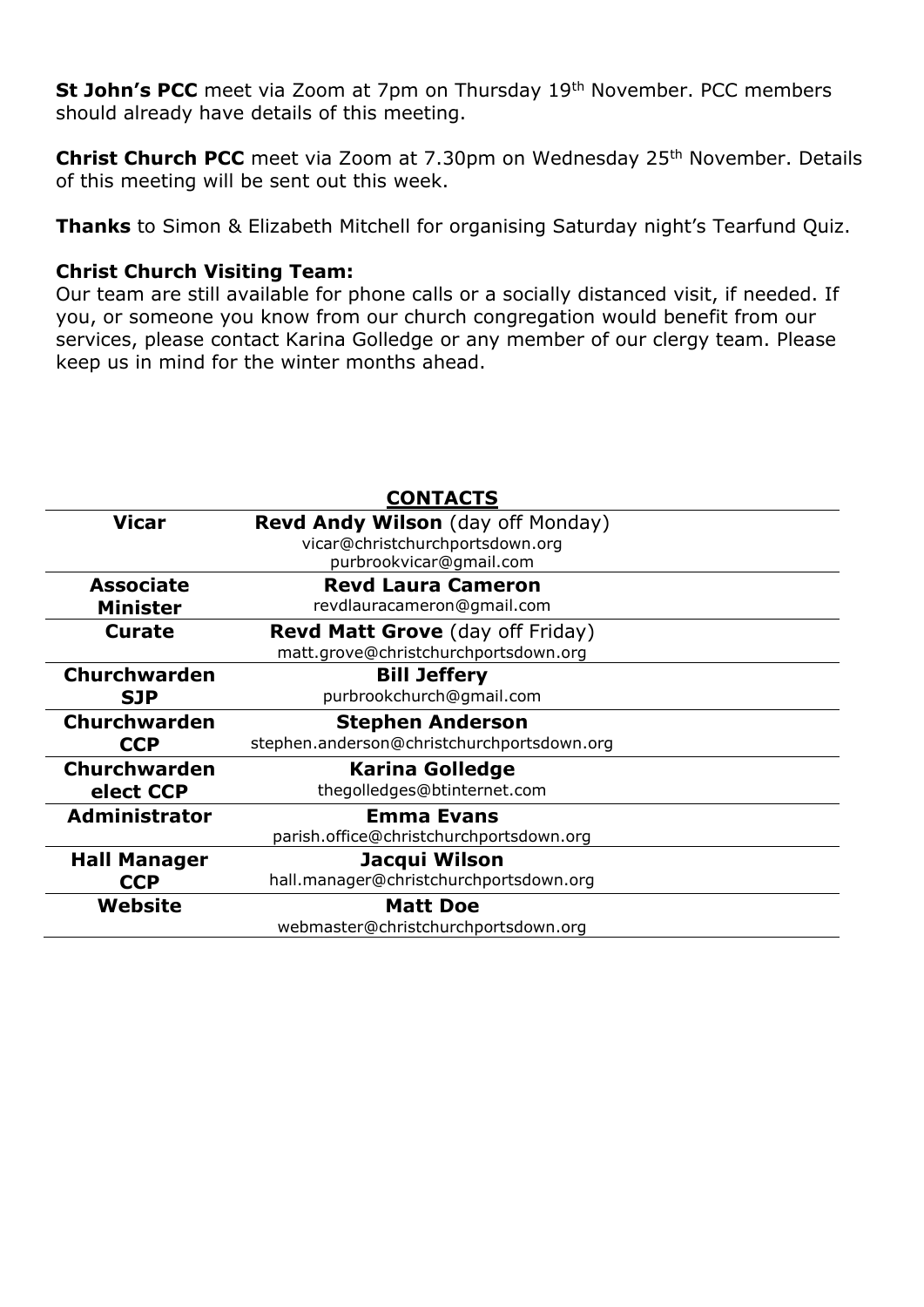## **Sunday 15 November 2020**

2nd Sunday before Advent

## **Collect**

Heavenly Lord, you long for the world's salvation: stir us from apathy, restrain us from excess and revive in us new hope that all creation will one day be healed in Jesus Christ our Lord. Amen.

## **Zephaniah 1:7, 12–18**

 $7$  Be silent before the Lord God! For the day of the Lord is at hand; the Lord has prepared a sacrifice, he has consecrated his quests.  $12$  At that time I will search Jerusalem with lamps, and I will punish the people who rest complacently on their dregs, those who say in their hearts, 'The Lord will not do good, nor will he do harm.' <sup>13</sup> Their wealth shall be plundered, and their houses laid waste. Though they build houses, they shall not inhabit them; though they plant vineyards, they shall not drink wine from them. <sup>14</sup> The great day of the Lord is near, near and hastening fast; the sound of the day of the Lord is bitter, the warrior cries aloud there.  $15$  That day will be a day of wrath, a day of distress and anguish, a day of ruin and devastation, a day of darkness and gloom, a day of clouds and thick darkness,  $16$  a day of trumpet blast and battle cry against the fortified cities and against the lofty battlements. <sup>17</sup> I will bring such distress upon people that they shall walk like the blind; because they have sinned against the Lord, their blood shall be poured out like dust, and their flesh like dung.  $^{18}$  Neither their silver nor their gold will be able to save them on the day of the Lord's wrath; in the fire of his passion the whole earth shall be consumed; for a full, a terrible end he will make of all the inhabitants of the earth.

## **Psalm 90:1–8**

 $1$  Lord, you have been our refuge from one generation to another.  $2$  Before the mountains were brought forth, or the earth and the world were formed, from everlasting to everlasting you are God.  $3$  You turn us back to dust and say: 'Turn back, O children of earth.' <sup>4</sup> For a thousand years in your sight are but as yesterday, which passes like a watch in the night.<sup>5</sup> You sweep them away like a dream; they fade away suddenly like the grass.  $6$  In the morning it is green and flourishes; in the evening it is dried up and withered.  $<sup>7</sup>$  For we consume</sup> away in your displeasure; we are afraid at your wrathful indignation. <sup>8</sup> You have set our misdeeds before you and our secret sins in the light of your countenance.

## **1 Thessalonians 5:1–11**

**<sup>5</sup>** Now concerning the times and the seasons, brothers and sisters, you do not need to have anything written to you. <sup>2</sup> For you yourselves know very well that the day of the Lord will come like a thief in the night.  $3$  When they say, 'There is peace and security', then sudden destruction will come upon them, as labour pains come upon a pregnant woman, and there will be no escape! <sup>4</sup> But you, beloved, are not in darkness, for that day to surprise you like a thief;  $5$  for you